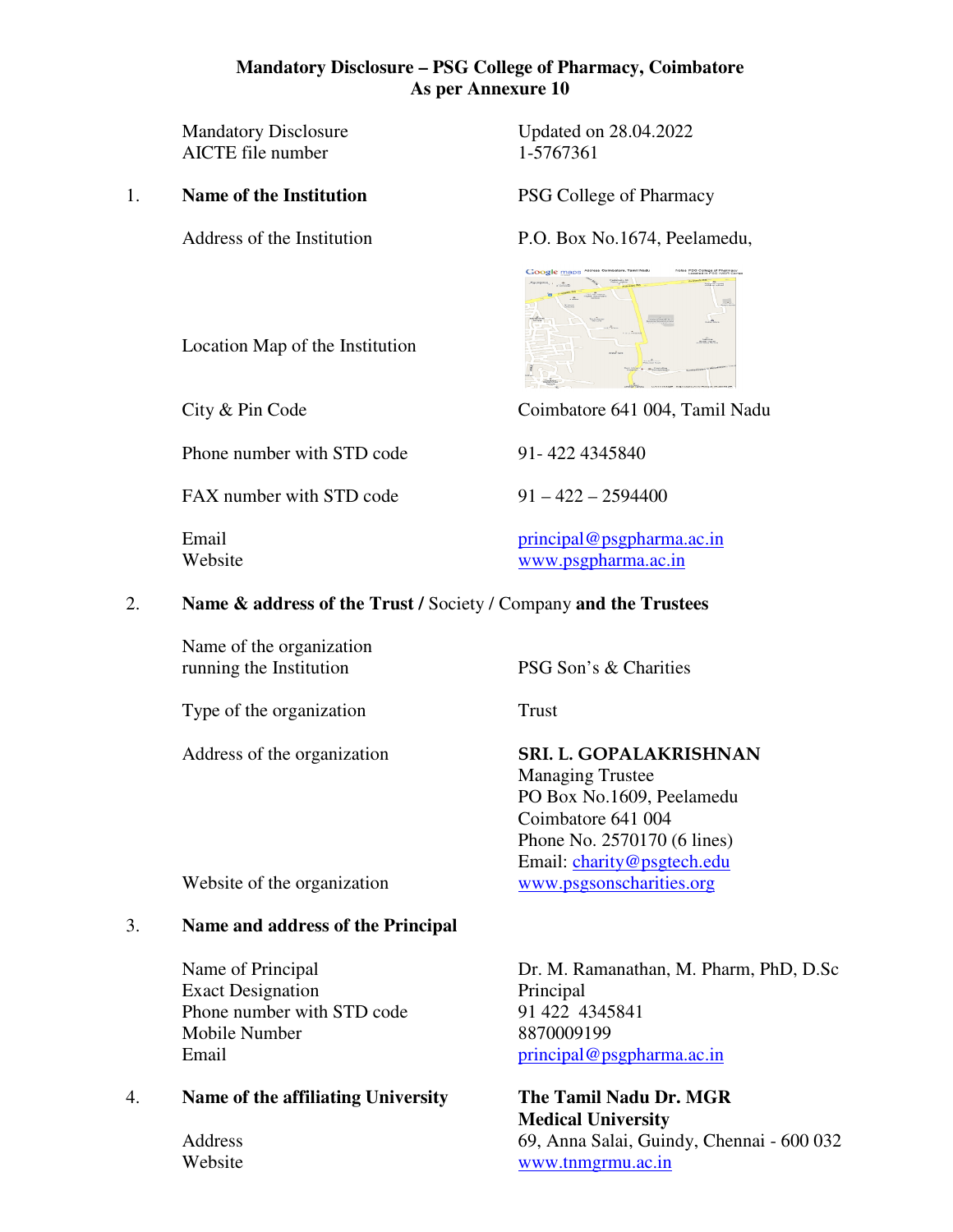- 5. **GOVERNANCE**
	- Members of the Board and their brief Sri. L. Gopalakrishnan Back ground Chairman / Managing Trustee

 PO Box No.1609, Peelamedu Coimbatore 641 004

Sri. G. R. Karthikeyan Founder Trustee Peelamedu, Coimbatore – 641 004

Dr. M. Ramanathan Convenor / Principal PSG College of Pharmacy

Dr. T.M. Subbarao Principal PSG IMSR & H

Dr. P. Radhakrishnan **Director** PSG Institute of Advanced Studies

Dr. K. Ilango, M. Pharm., Ph.D., FIC., Professor Department of Pharmaceutical Chemistry SRM College of Pharmacy SRM Institute Science and Technology Kattankulathur – 603 203.

Dr. V. Kalaiselvan Senior Principal Scientific Officer Indian Pharmacopoeia Commission, Government of India (Ministry of Health & Family Welfare), Sector 23, Raj Nagar, Ghaziabad-201002, UP

Dr. M.D. Karvekar, Director, Krupanidhi College of Pharmacy #12/1, Chikka Bellandur, Carmelaram Post, Varthur, Hobli Bangalore – 560 035

Mrs. Manjiri S. Gharat I/C Principal Prin.K.M.Kundnani Pharmacy Polytechnic, Ulhasnagar, Maharashtra

Mr.J. Jayaseelan Managing Director Delvin Formulations Private Limited Adayar, Chennai – 600 020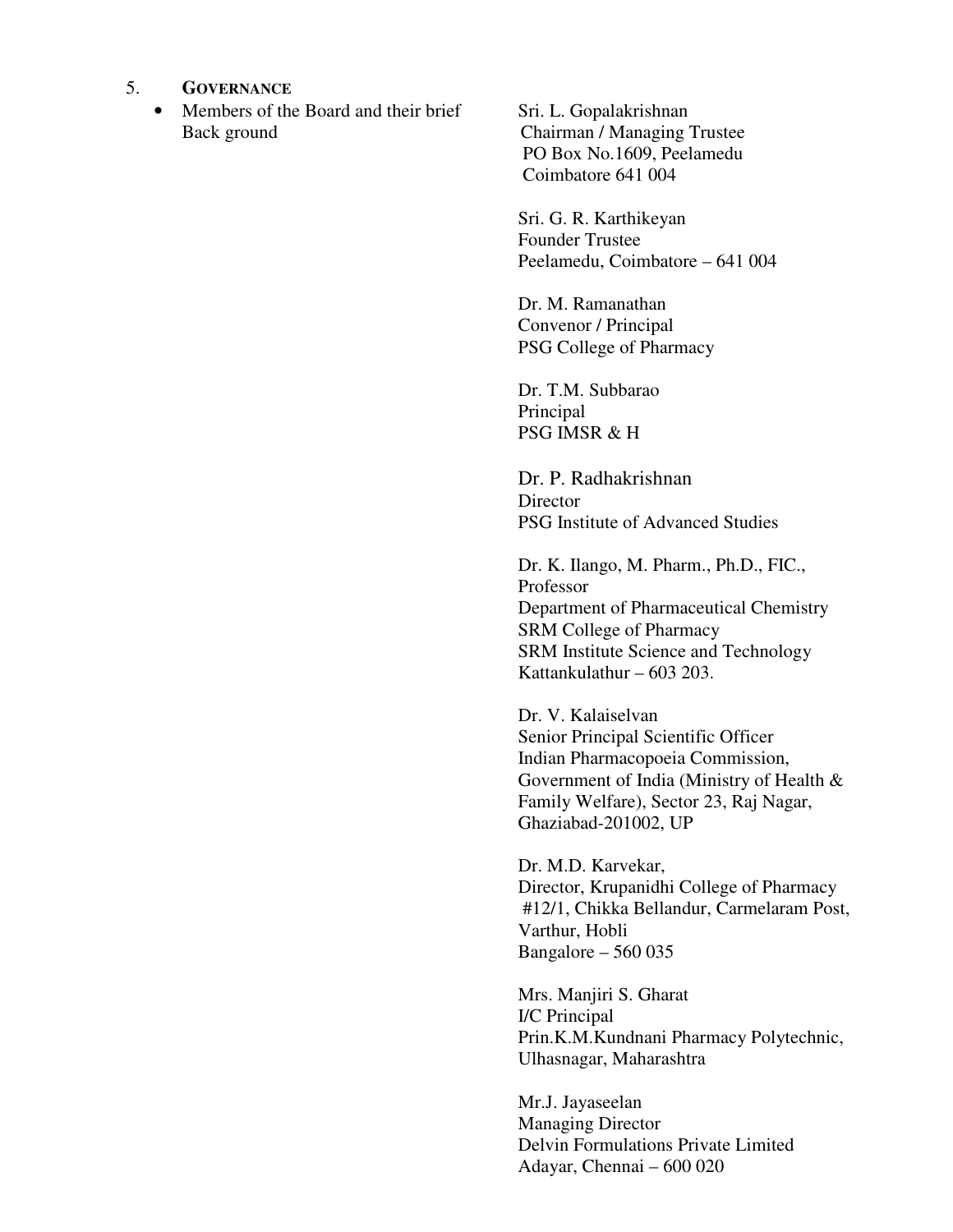|                                                | Dr. Ajithadas Aruna<br>Joint Director of Medical Education<br>Directorate of Medical Education<br>162, EVR Periyar Salai<br>Kilpauk, Chennai – 600 010                                                                                                                             |
|------------------------------------------------|------------------------------------------------------------------------------------------------------------------------------------------------------------------------------------------------------------------------------------------------------------------------------------|
|                                                | Dr. Jagadeesh Babu Rangisetty<br><b>Chief Executive Officer</b><br>Biophore India Pharmaceuticals Pvt. Ltd<br>Hyderabad $-500037$                                                                                                                                                  |
| Frequency of meetings & date of Last meeting : | Once in a year & 17.11.2021                                                                                                                                                                                                                                                        |
| Members of Academic Advisory Body              | Dr. Prudence A Rodrigues, Professor<br>Dr. V. Sivakumar, Professor<br>Mr. D. Sivakumar, Assistant Professor<br>Mr. R. Hari Prasad, Assistant Professor<br>Mrs. R. Nithya, Assistant Professor<br>Dr. D. Karthik, Assistant Professor<br>Mrs. C. Vijayalakshmi, Assistant Professor |
| Frequency of meetings:<br>Date of last meeting | Minimum Twice a year and as $&$ when required<br>18.04.2022                                                                                                                                                                                                                        |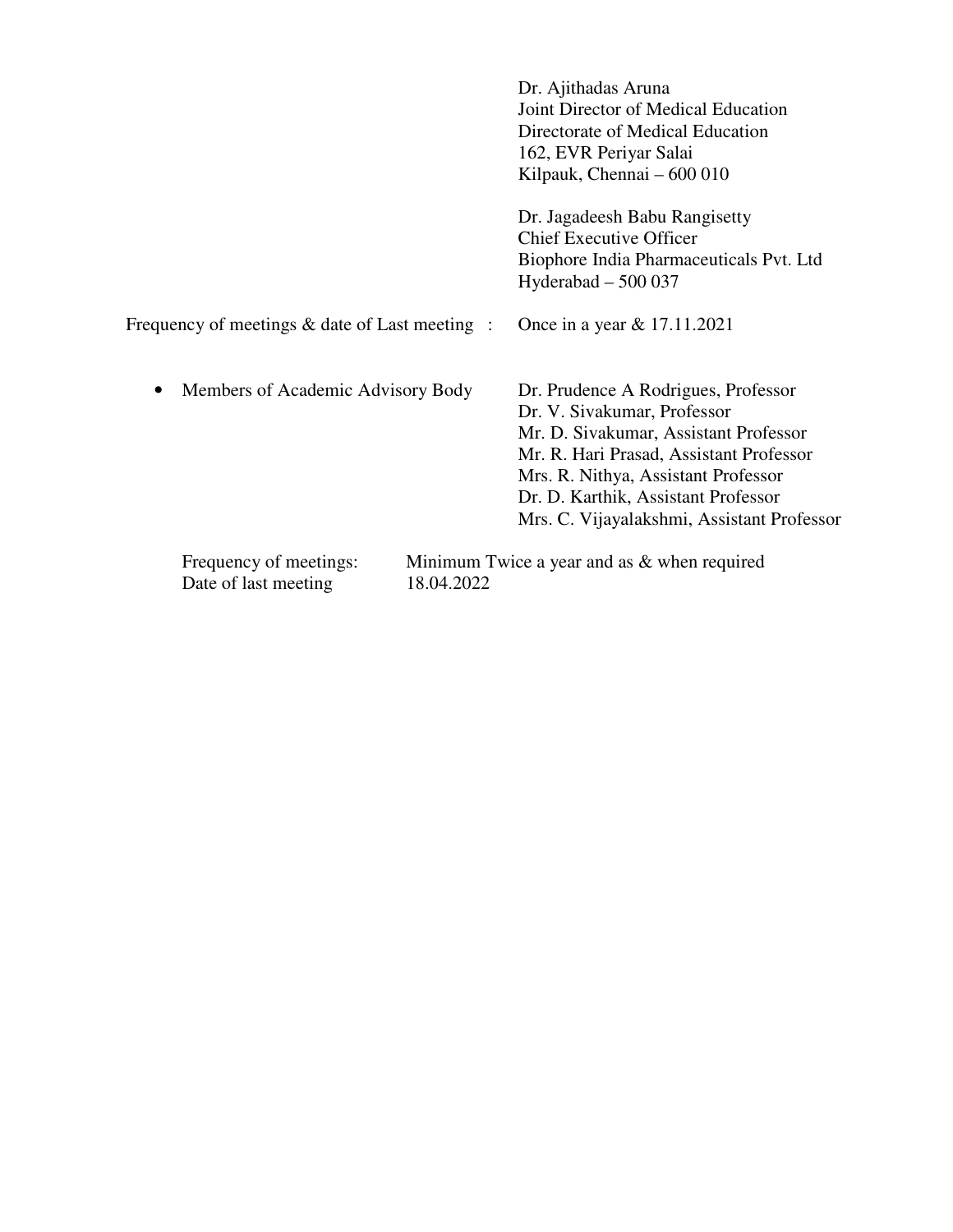• Organizational Chart



## **ORGANOGRAM OF THE INSTITUTION**

• Student feedback mechanism on Yes, Maintained Institutional Governance/faculty Performance

https://psgpharma.ac.in/wp-content/uploads/2022/03/2.7-Student-Satisfaction-Survey-20.pdf

• Grievance redressal mechanism A complaint box is kept in the Institution. for faculty, staff and students Problems will be solved in the Faculty meeting.

> Grievances/requirements can also be intimated through the form from students.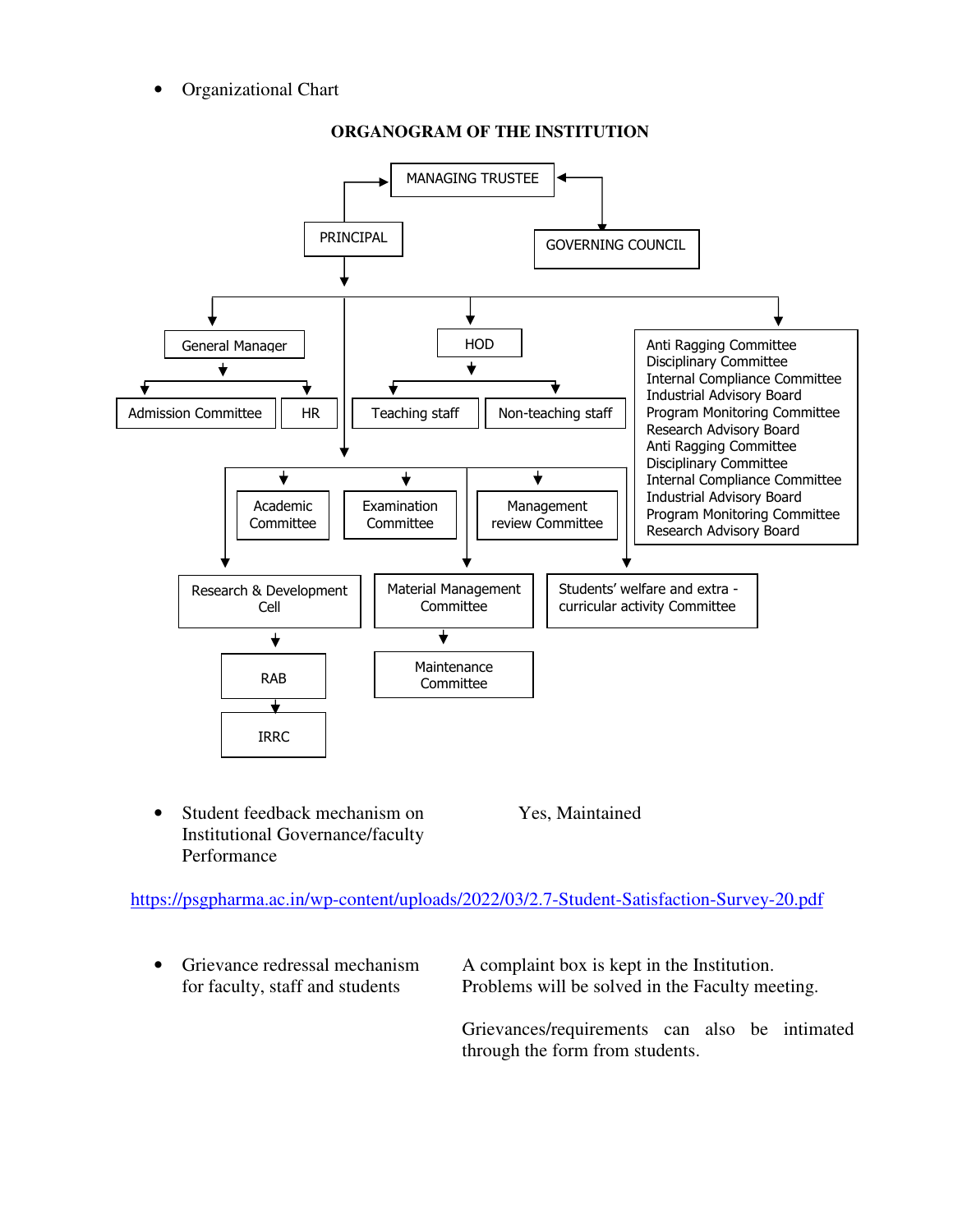• Establishment of Anti Ragging Committee : Yes, Established

| <b>Committee Members</b>                                        | Ms. A. Ragavi, Student                          | : Dr. M. Ramanathan, Pricipal<br>Dr. V. Sankar, Vice Principal<br>Dr. Prudence A. Rodrigues, Professor<br>Dr. Maida Engels, Associate Professor<br>Mr. Gowpathi Vellappan. T, Advocate<br>Mr. Somasundaram, Asst. Commissioner of Police<br>Mr. Balaji Raju, Local Media<br>Mr. Raviselvan, RAAC - Vice President<br>Mr. T. Valliyappan, Parent<br>Mr. Gowtham Kumar .N, Student<br>Mrs. P. Girija, Non teaching staff<br>Mr. R.Ananthakrishnan, Hostel Manager |
|-----------------------------------------------------------------|-------------------------------------------------|-----------------------------------------------------------------------------------------------------------------------------------------------------------------------------------------------------------------------------------------------------------------------------------------------------------------------------------------------------------------------------------------------------------------------------------------------------------------|
| <b>Establishment of Online Grievance</b><br>Redressal Mechanism |                                                 | : Online Feedback form available in the<br>College website                                                                                                                                                                                                                                                                                                                                                                                                      |
| <b>Establishment of Grievance Redressal</b><br>Committee        |                                                 | : Yes, Established                                                                                                                                                                                                                                                                                                                                                                                                                                              |
| <b>Committee Members</b>                                        | Manager, Gents Hostel<br>Manager, Ladies Hostel | : Dr. V. Sankar, Vice Principal<br>Dr. Ida Christi. V.E, Professor<br>Dr. S. Malathi, Associate Professor<br>Mr. Abin V. Geevarghese, Lecturer<br>Ms. Dhanashri Babu, Vice President, Student Council<br>Mr. A.Santhosh, Secretary, Student Council                                                                                                                                                                                                             |
| Establishment of ICC                                            |                                                 | : Yes, Established                                                                                                                                                                                                                                                                                                                                                                                                                                              |
| <b>Committee Members</b>                                        | Dr. K. Umaa, Professor                          | : Dr. M. Ramanathan, Principal<br>Dr. V. Sankar, Vice Principal<br>Mrs. P. Girija, Non teaching staff<br>Mr. D. Arunprakaash, Non teaching staff<br>Mr. S. Vishnuvarthan, Student<br>Ms. Niloufer Thouraya, Student<br>Ms. V. Alagammai, Student                                                                                                                                                                                                                |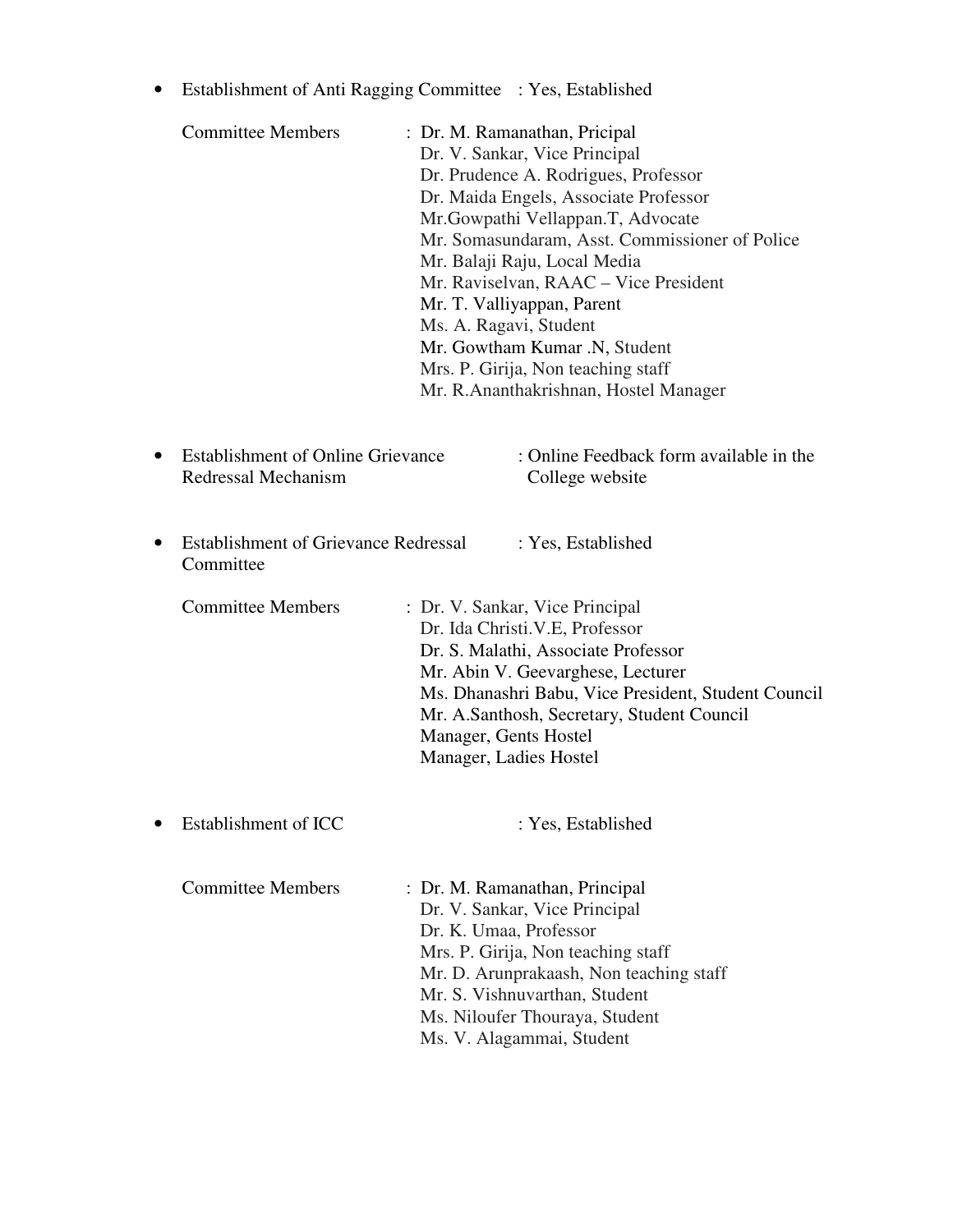| Establishment of committee for SC/ST   | : Yes, Established                                                                                                                                                                                                                                                                                                                                                                                                                                                                                                                                                                                                                                    |
|----------------------------------------|-------------------------------------------------------------------------------------------------------------------------------------------------------------------------------------------------------------------------------------------------------------------------------------------------------------------------------------------------------------------------------------------------------------------------------------------------------------------------------------------------------------------------------------------------------------------------------------------------------------------------------------------------------|
| <b>Committee Members</b>               | : Dr. M. Ramanathan, Principal<br>Dr. K. Umaa, Professor<br>Dr. S. M. Habibur Rahman, Professor<br>Mr. S. Karthikeyan, Assistant Professor<br>Mrs. S. Saranya, Assistant Professor<br>Mrs. P. Girija, Non teaching staff<br>Mr. P. Nandakumar, Student<br>Ms. A. Kaaviya Priya, Student<br>Mr. P. Chandru, Studnet                                                                                                                                                                                                                                                                                                                                    |
| <b>Internal Quality Assurance Cell</b> | : Yes, Established                                                                                                                                                                                                                                                                                                                                                                                                                                                                                                                                                                                                                                    |
| <b>Committee Members</b>               | : Dr. M. Ramanathan, Principal<br>Mr. Ramachandan, Assistant Manager<br>Mr. V. Kannappa Nayanar, Personnel Manager<br>Mrs. P. Girija, Manager, Student section<br>Dr. V.Sankar, Vice Principal<br>Dr. G. Syamala, Associate Professor<br>Dr. K. Umaa, Professor<br>Dr. Prudence A. Rodrigues, Professor<br>Dr. V. Sivakumar, Professor<br>Dr. S. Malathi, Associate Professor<br>Dr. C. Jaikanth, Associate Professor<br>Mr. D. Sivakumar, Senior Assistant Professor<br>Mrs. R. Nithya, Assistant Professor<br>Mrs. S. Vijayalakshmi, Assistant Professor<br>Mr. Nirmal, Student Representative<br>Mr. M. Mahalingam, Alumni<br>Mrs. Nirmala, Parent |

## 6. **Programmes**

Name of Programmes approved by AICTE : B Pharm

M Pharm – Pharmaceutics M Pharm – Pharmacology

- M Pharm Pharmaceutical Analysis
- M Pharm Pharmacy Practice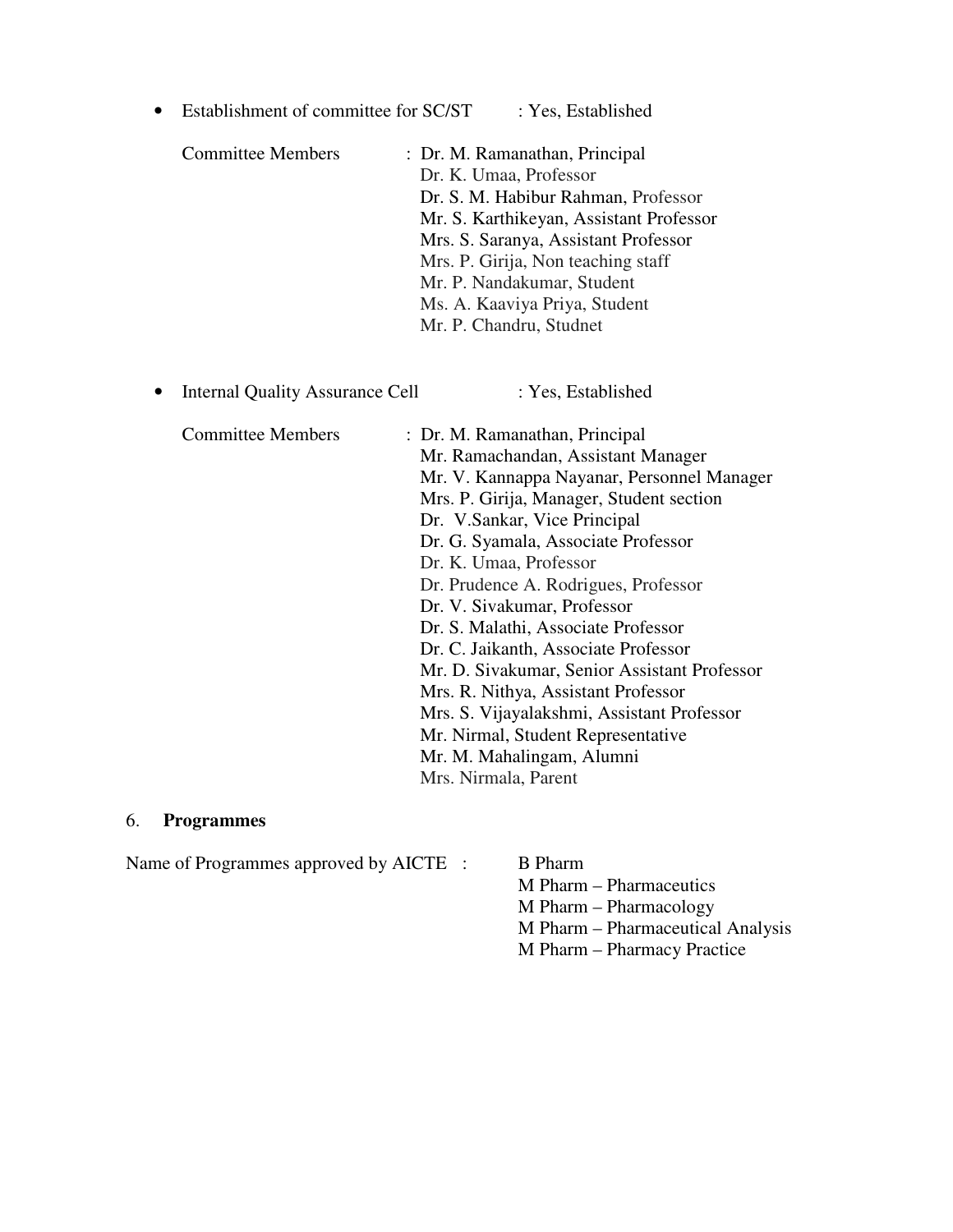Name of Programmes Accredited by NBA : Nil

For each Programme the following details are to be given (Preferably in Tabular form):

|                             | 2019-20  | 2020-21  | 2021-22  |  |  |
|-----------------------------|----------|----------|----------|--|--|
| Number of seats             | 60       | 100      | 100      |  |  |
| Duration in years           | 4        | 4        | 4        |  |  |
| Cut off marks               | 182.5    | 199.25   | 192.34   |  |  |
| Fee                         | 43,000   | 43,000   | 43,000   |  |  |
| <b>Placement Facilities</b> |          |          |          |  |  |
| Campus placement            | Yes      | Yes      | Yes      |  |  |
| in last three years         |          |          |          |  |  |
| Minimum salary              | 1,20,000 | 2,40,000 | 2,40,000 |  |  |
| Maximum salary              | 3,60,000 | 4,75,000 | 3,00,000 |  |  |
| Average salary              | 1,55,000 | 2,50,000 | 3,00,000 |  |  |

### **Name - B. Pharm**

#### **Name - M. Pharm**

|                             | 2019-20        | 2020-21        | 2021-22       |
|-----------------------------|----------------|----------------|---------------|
| Number of seats             | 57             | 57             | 57            |
| Duration in years           | $\overline{2}$ | $\overline{2}$ |               |
| Cut off marks               | 52             | 65             | under process |
| Fee                         | 50,000         | 50,000         | 50,000        |
| <b>Placement Facilities</b> |                |                |               |
| Campus placement            | Yes            | Yes            | Yes           |
| in last three years         |                |                |               |
| Minimum salary              | 1,80,000       | 2,20,000       |               |
| Maximum salary              | 8,34,000       | 6,00,000       |               |
| Average salary              | 2,70,000       | 3,00,000       |               |

Name and duration of Programme(s)having Twinning and Collaboration with Foreign University(s) and being run in the same Campus along with status of their AICTE approval. If there is Foreign Collaboration, give the following details- **NOT APPLICABLE**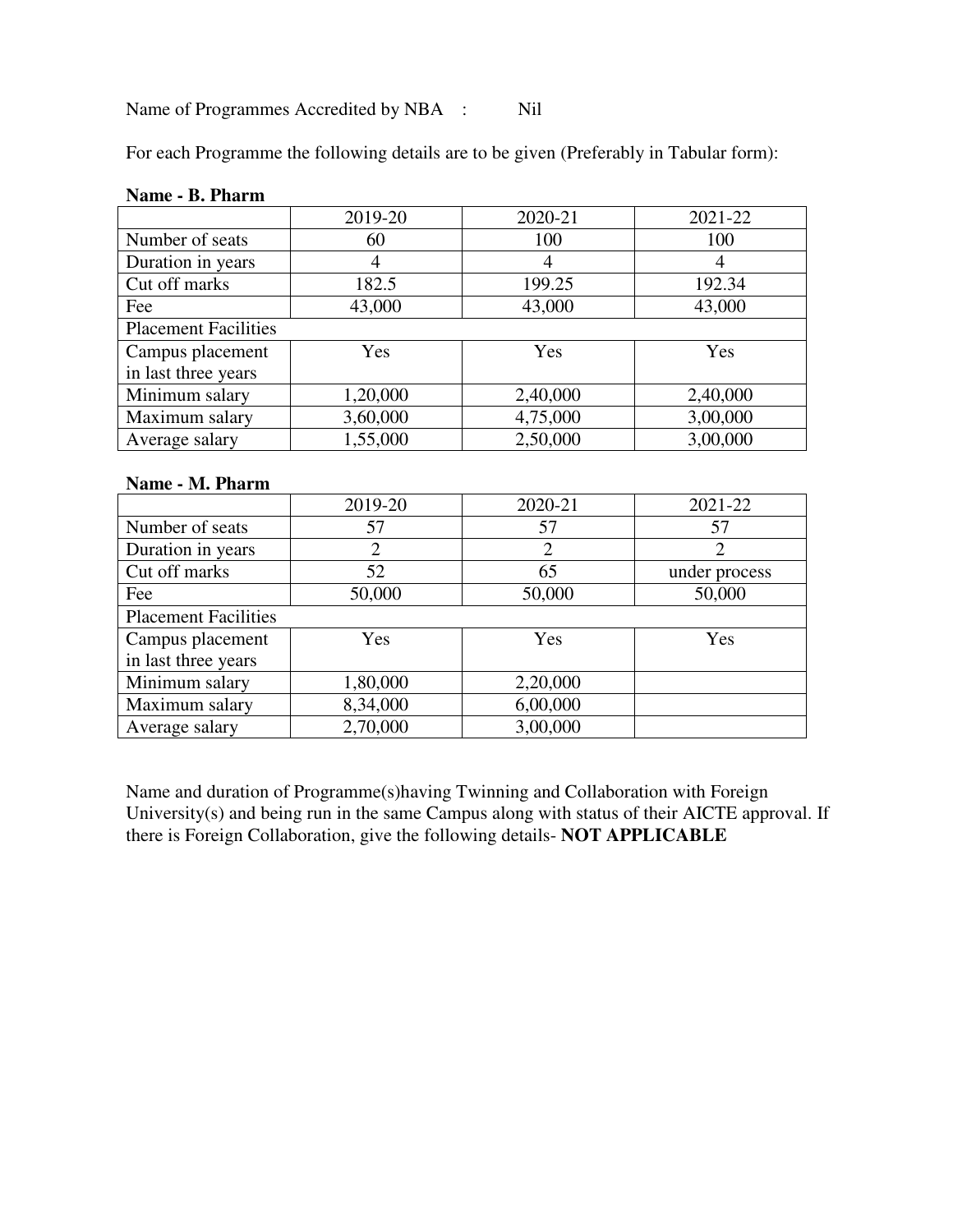# 7. **Faculty**

Course/Branch wise list Faculty members:

| Department of Pharmacology             | Dr. M. Ramanathan, Professor / Principal<br>Dr. S. Muthukrishnan, Associate Professor<br>Dr. D. Karthik, Assistant Professor<br>Mr. Abin V. Geevarghese, Lecturer                                                                                                                            |
|----------------------------------------|----------------------------------------------------------------------------------------------------------------------------------------------------------------------------------------------------------------------------------------------------------------------------------------------|
| Department of Pharmaceutics            | Dr. V. Sankar, Professor / Vice Principal<br>Dr. S. Subramanian, Professor<br>Dr. S. M. Habibur Rahman, Professor<br>Mr. S. Karthikeyan, Assistant Professor<br>Mrs. R. Nithya, Assistant Professor<br>Mrs. S. Vijayalakshmi, Assistant Professor<br>Mr. M. Nithyananth, Assistant Professor |
| Department of Pharmaceutical Chemistry | Dr. K. Umaa, Professor<br>Dr. S.E. Maida Engels, Associate Professor<br>Mr. D. Sivakumar, Assistant Professor                                                                                                                                                                                |
| Department of Pharmacy Practice        | Dr. Prudence A Rodrigues, Professor<br>Dr. S. Lavanya, Professor<br>Dr. P. Rama, Associate Professor<br>Dr. V. Sivakumar, Professor                                                                                                                                                          |
| Department of Pharmacognosy            | Dr. Ida Christi. V.E, Professor<br>Dr. G. Syamala, Associate Professor<br>Mrs. S. Vanitha, Assistant Professor<br>Mrs. C. Vijayalakshmi, Assistant Professor                                                                                                                                 |
| Department of Pharmaceutical Analysis  | Dr. S. Ravichandran, Associate Professor<br>Dr. S. Malathi, Associate Professor<br>Mr. R. Hari Prasad, Assistant Professor<br>Mrs. Sruthi Vinod, Assistant Professor                                                                                                                         |

Detail profile of the faculty is provided in the college website www.psgpharma.ac.in

- $\checkmark$  Permanent Faculty: 26
- $\checkmark$  Adjunct Faculty: NIL
- $\checkmark$  Permanent Faculty: Student Ratio 1:15
- $\checkmark$  Number of Faculty employed and left during the last three years

|              | 2019-2020 | 2020-2021 | 2021-2022 |
|--------------|-----------|-----------|-----------|
| Employed     |           |           |           |
| $\mathsf{f}$ |           |           |           |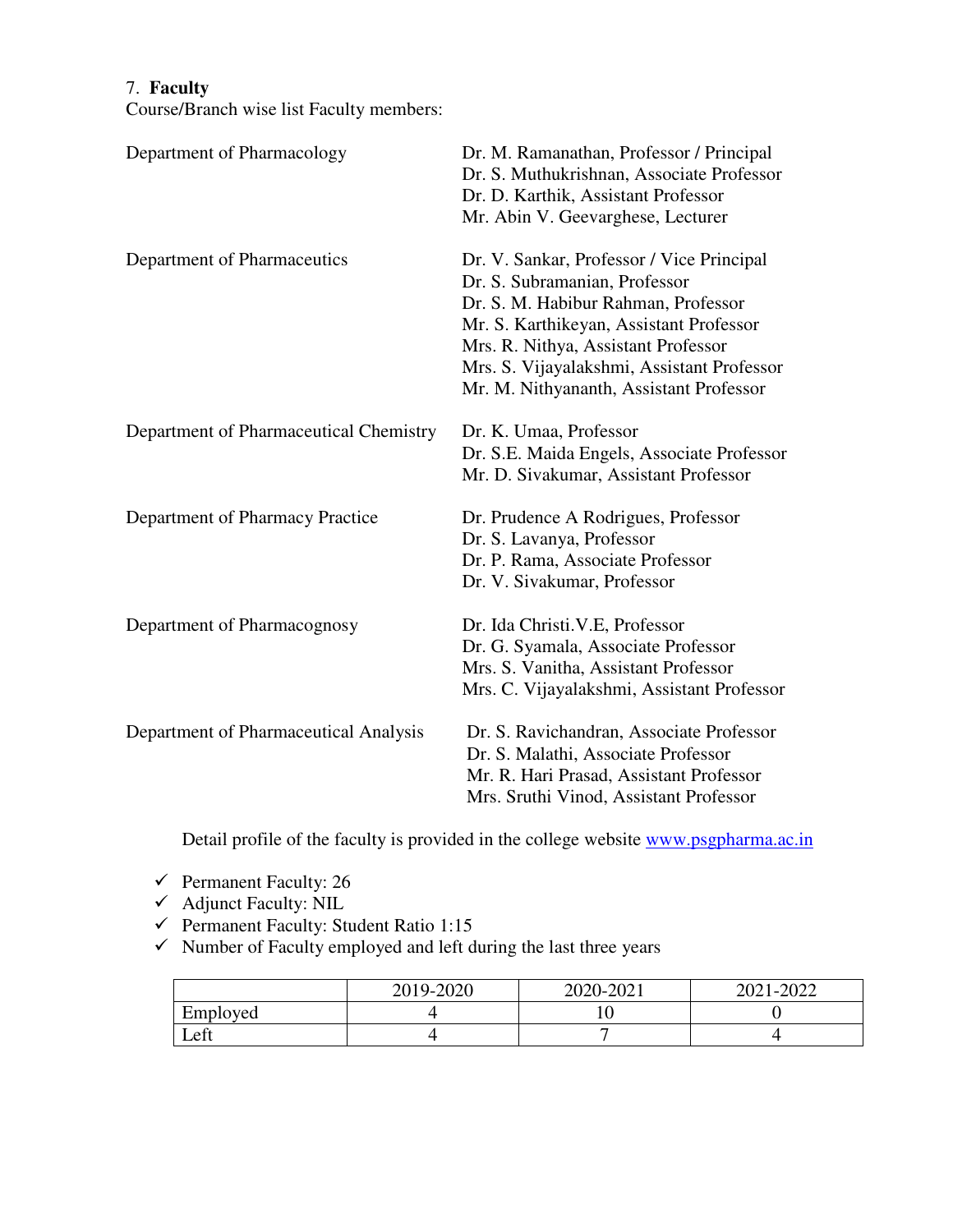## 8. Profile of Principal / Faculty : https://psgpharma.ac.in/faculty/

- Dr. M. Ramanathan, Professor / Principal
- Dr. V. Sankar, Professor / Vice Principal
- Dr. K. Umaa, Professor
- Dr. Prudence A Rodrigues, Professor
- Dr. S. Subramanian, Professor
- Dr. V. Sivakumar, Professor
- Dr. Ida Christi.V.E, Professor
- Dr. S. Lavanya, Professor
- Dr. S. M. Habibur Rahman, Professor
- Dr. G. Syamala, Associate Professor
- Dr. S. Ravichandran, Associate Professor
- Dr. S.E. Maida Engels, Associate Professor
- Dr. P. Rama, Associate Professor
- Dr. S. Malathi, Associate Professor
- Dr. S. Muthukrishnan, Associate Professor
- Mr. D. Sivakumar, Assistant Professor
- Mr. R. Hari Prasad, Assistant Professor
- Mrs. S. Vanitha, Assistant Professor
- Mr. S. Karthikeyan, Assistant Professor
- Mrs. R. Nithya, Assistant Professor

Mrs. S. Vijayalakshmi, Assistant Professor

Dr. D. Karthik, Assistant Professor

Mr. M. Nithyananth, Assistant Professor

Mrs. Sruthi Vinod, Assistant Professor

Mrs. C. Vijayalakshmi, Assistant Professor

## 9. **Fee**

Details of Fee, as approved by State Fee Committee, for the Institution : B Pharm – 43,000/- M Pharm – 50,000/-

| Time schedule for payment of Fee for the entire Programme                   |                                      | : September every year                    |
|-----------------------------------------------------------------------------|--------------------------------------|-------------------------------------------|
| No. of Fee waivers granted with amount and name of students                 |                                      | $:$ Nil                                   |
| Number of scholarship offered by the Institution, duration and amount : Nil |                                      |                                           |
| Criteria for Fee waivers/scholarship                                        | : As per State Government regulation |                                           |
| Estimated cost of Boarding and Lodging in Hostels: Rs.80,000/- per annum    |                                      |                                           |
| Any other fee please specify                                                |                                      | : Examination fee as per university norms |

#### 10. **Admission**

Number of seats sanctioned by PCI, New Delhi with the year of approval: B Pharm – 100 (2020) M Pharm – 57 (2020)

## **10% additional admission for lateral entry students**

Number of Students admitted under various categories each year in the last three years

| B. Pharm       | 2019-2020 | 2020-2021 | 2021-2022 |
|----------------|-----------|-----------|-----------|
| <b>BC</b>      | 40.       |           |           |
| <b>MBC</b>     |           | ЭC        |           |
| <b>SC</b>      |           |           |           |
| C <sub>T</sub> |           |           |           |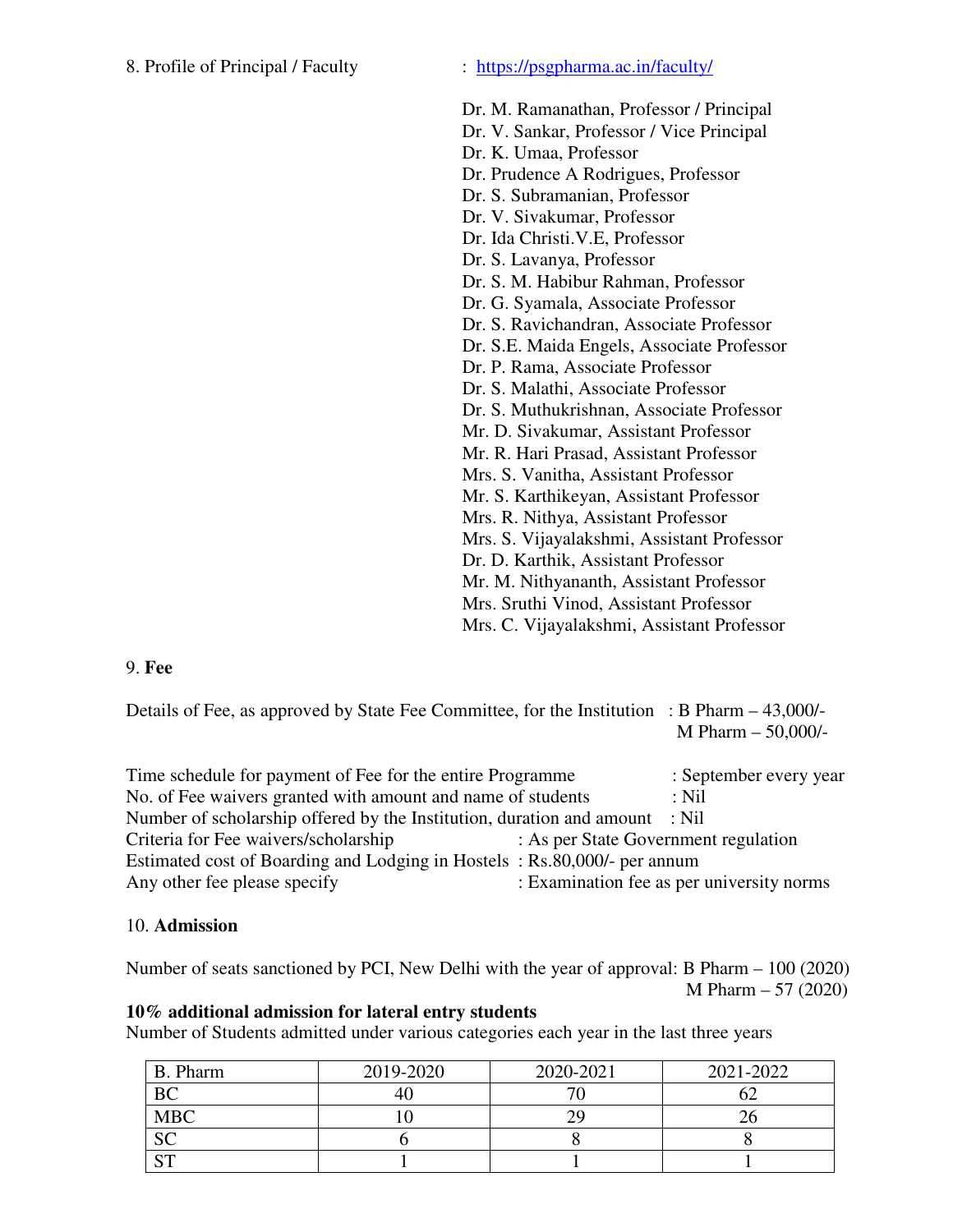| M. Pharm   | 2019-2020 | 2020-2021 |
|------------|-----------|-----------|
| BC         |           |           |
| <b>MBC</b> |           |           |
|            |           |           |

Number of applications received during last two years for admission under Management Quota and number admitted

| <b>B</b> Pharm       | 2020-2021 | 2021-2022     |
|----------------------|-----------|---------------|
| Application received | 400       | 412           |
| Admissions           |           | 35            |
| <b>M</b> Pharm       |           |               |
| Application received |           |               |
| Admissions           |           | under process |

## 11. **Admission Procedure**

Admission for B. Pharm, M. Pharm Program will take place as per the directions given by the TN Dr. MGR Medical University and DME, Chennai.

- B. Pharm admission starts after  $+2$  results in the month of May
- M. Pharm admission starts after B. Pharm results are announced in the month of September

## 12. **Criteria and Weightages for Admission**

Based on +2 marks and Entrance test carried out by DME, Chennai and by Tamilnadu Private Professional Colleges Association - Health Sciences (TNPPCA-HS)

## 13. **List of Applicants**

As per DME, Chennai and by Tamilnadu Private Professional Colleges Association - Health Sciences (TNPPCA-HS)

## 14. **Results of Admission Under Management seats/Vacant seats**

The merit list based on ranking admitted. Guidelines as per DME, Chennai and by Tamilnadu Private Professional Colleges Association - Health Sciences (TNPPCA-HS)

## 15. **Information of Infrastructure and Other Resources Available**

Number of Class Rooms and size of each: **8 class rooms, 4 x 66 Sq.m, 4 x 114 Sq.m** Number of Tutorial Rooms and size of each: **6 tutorial rooms, 4 x 68 Sq.m, 2 x 40 Sq.m** Number of Laboratories and size of each: **20 labs, size = 12 labs x 114 sq.m, 2 labs x 152 sq.m, 3 labs x 120 sq.m, 2 labs x 76 sq.m, 1 lab x 85 sq.m** 

Number of Drawing hall with capacity of each: - **Not applicable** Number of Computer Centers with capacity of each: **1 computer room, 140 sq.m**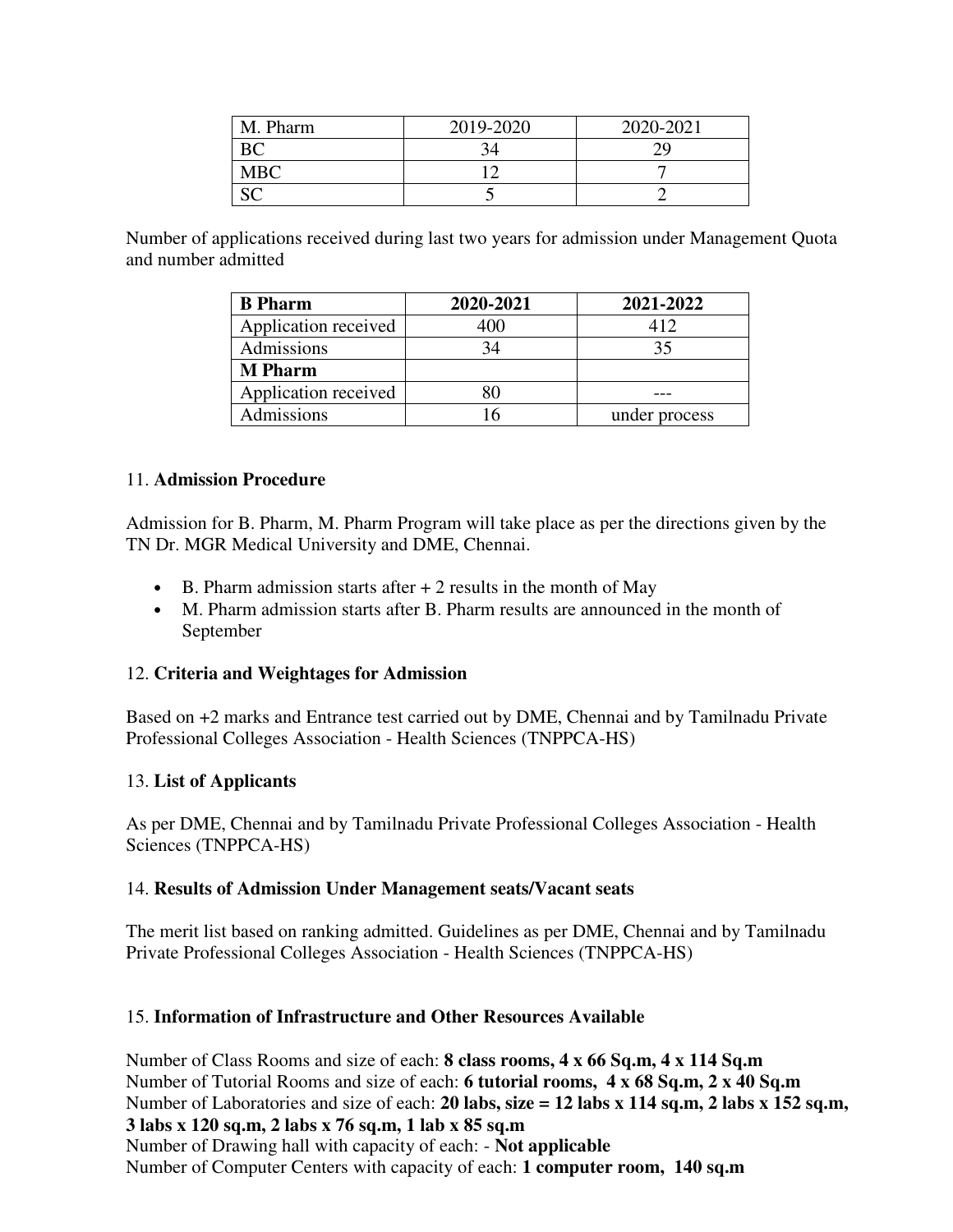Central Examination facility, Number of rooms and capacity of each: **One, 1148 sq.m** Barrier Free Built Environment for disabled and elderly persons : **Available** Occupancy Certificate : **Available** Fire and Safety Certificate : **Available** Hostel Facilities : **Available**

- **Library** 
	- $\checkmark$  Programme/Course Number of Books Number of Titles Number of Journal All Stream 13251 9710 09
	- List online National / International Journals subscribed : **1170**
	- E-Library facilities : **Available**

**Laboratory and Workshop:** Required number available

List of Major Equipment/Facilities in each Laboratory/Museum/Machine Room: **All Equipment's as per PCI norms** 

List of Experimental Setup in each Laboratory/Museum/Machine Room: **All Equipment's as per PCI norms** 

- Computing Facilities:
	- Internet Bandwidth: **200 Mbps**
	- Total Number of Computer: **147**
	- Configuration of System: **Intel i3, i5, processor, 500GB, 1TB Hard disk**
	- Total number of system connected by LAN: **145**
	- Major software package available: **Windows10**
	- $\checkmark$  Special purpose facilities available (Conduct of online Meetings/Webinars/Workshops, etc.) : **Yes**
	- Facilities for conduct of classes/courses in online mode (Theory & Practical) : **Yes**
	- Innovation Cell : **Yes**
	- Social Media Cell : **Yes**
	- $\checkmark$  Compliance of the National Academic Depository (NAD), Applicable to PGCM/PGDM
	- Institutions and University Departments: **No**

# **List of facilities available:**

Games and Sports Facilities: Available

Extra-curricular activities: NSS, YRC, RRC, Medical Camps, and Outreach Program, Soft Skill Development Facilities: Yes

# **Teaching Learning Process**

- $\checkmark$  Curriculum and syllabus for each of the Program has been followed as per the TN Dr. MGR Medical University Chennai and PCI norms
- $\checkmark$  Academic Calendar has been adapted as per University and prepared at PSGCP by academic committee
- $\checkmark$  Academic Time Table followed as per regulation
- $\checkmark$  Teaching Load of each Faculty as per norms
- $\checkmark$  Continuous assessment and internal examination conducted regularly as per guidelines

Student's assessment of Faculty, System in place: **Yes**